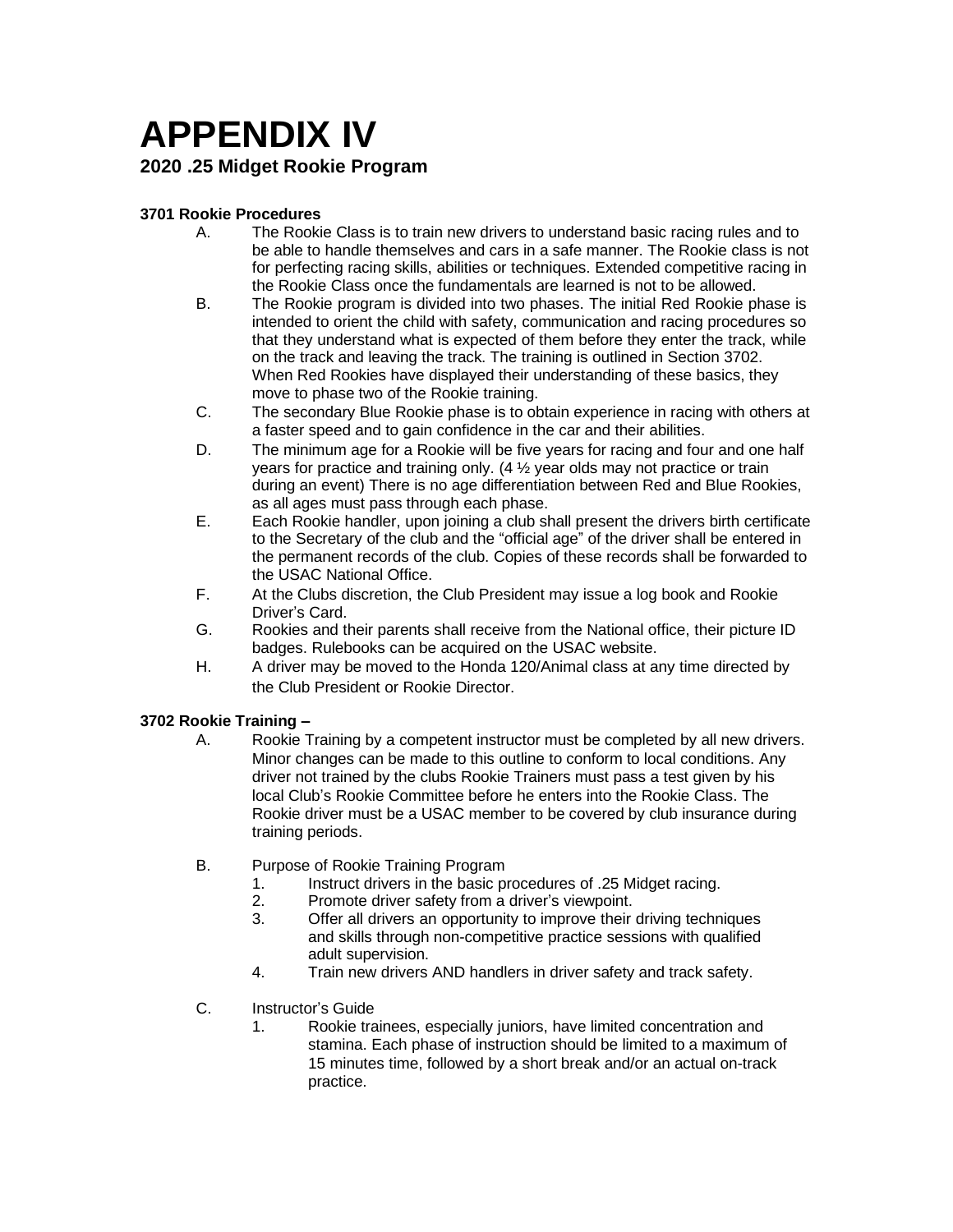Appendix IV Page 1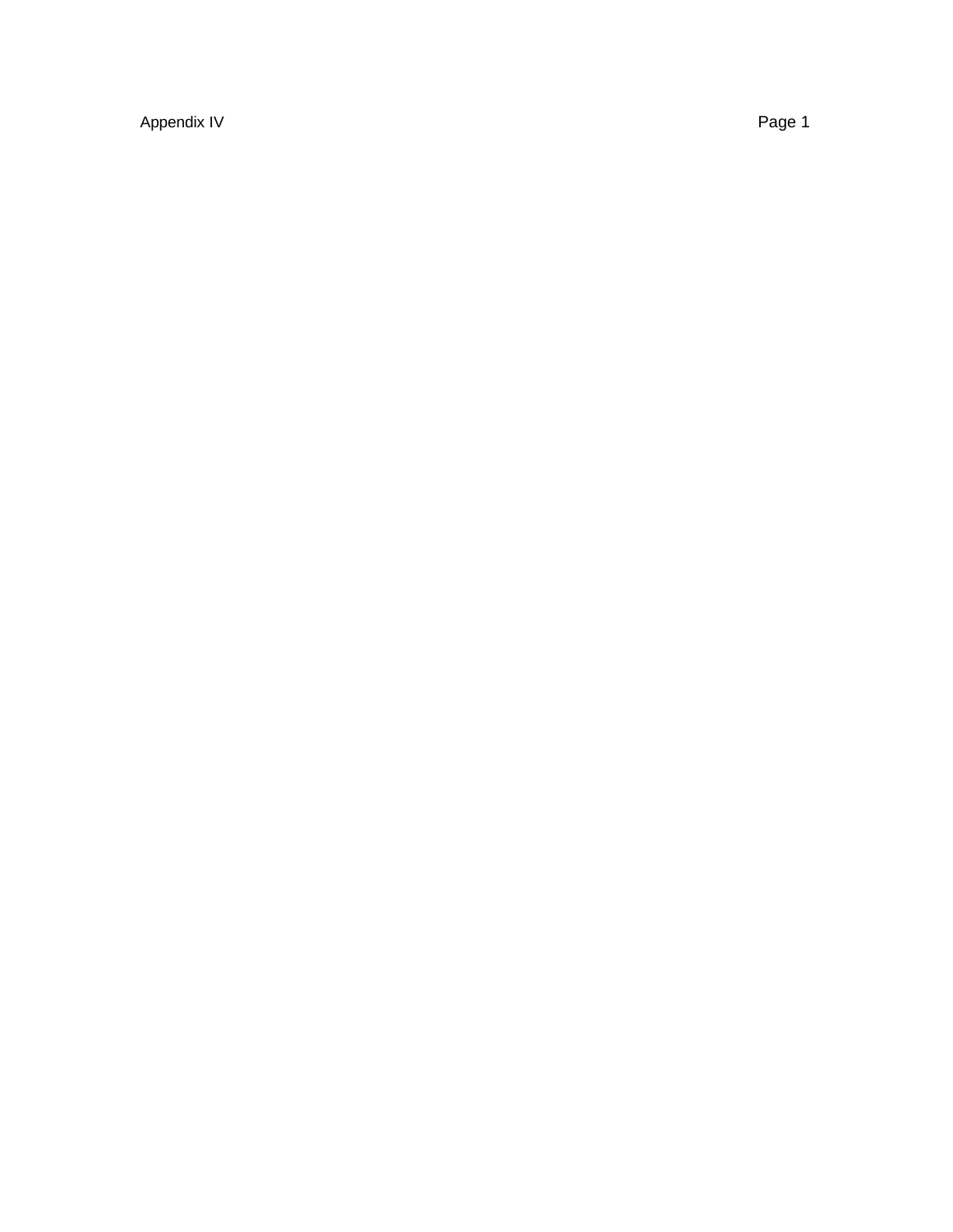- 2. Rookie trainees should not be allowed onto the racing surface until the instructor has made sure that every precaution has been taken to ensure the Rookie trainee's safety. Each car should be safety checked to be sure that all equipment is installed and working correctly. Extra attention should be paid to the on/off switch, (location, operation) safety belts, brakes, roll cage (proper clearance). New handlers often have little experience with race cars or safety equipment.
- 3. The Rookie Trainee should be completely instructed on how to stop the car safely in the event of trouble or unease with car speed. Rookie Trainees should have a full understanding of all flags and hand signals prior to driving on the track. The meaning of the red, yellow and black flags are VERY important, as well as where you want the Rookie Trainee to stop when shown a red flag. The Rookie Trainee should be shown that the steering wheel is his or her "**BEST FRIEND",** and that they should only take their hands off of it when operating the on/off switch or signaling to leave the track. Gently roll the car over on its side while they are belted in the car to carefully show them that they can't "Hold Up" the car or prevent a rollover. This procedure can make many Rookie Trainees nervous, so assure them that they are safe, and remind them to never take their hands off the wheel. Let the Rookie Trainee know that you are not interested in how fast they can go in the initial training sessions, but want to get them used to the car being in motion and how to handle the car. Don't push speed on them, but whatever speed they drive at, try to have them remain at a consistent speed and not "let up" or "Breathe it" in the corners. For some drivers, it may be helpful to limit the gas pedal travel for the first few training sessions, especially with bringing along an apprehensive driver as well as an overly aggressive one.
- 4. The instructor must always remember that he/she is dealing with children and keep all explanations as simple as possible. Small whiteboards with dry erase markers are a valuable tool in explaining situations, as are small die cast cars. Rookie Trainees need to build confidence in both themselves and their cars. Whenever possible, praise can bring results far greater than the instructor's expectations. The instructor must have great patience when the Rookie Trainee has had repeated mistakes or has trouble understanding the subject matter at hand. Additional patience and attention will be needed with younger trainees. To keep a Rookie Trainees attention, you will have to meet them half way by becoming their friend, but still remain aloof enough to command their respect. Keep the conversation on their level, but don't talk down to them. Find time to know the trainee, find out their fears and appreciate them as being quite real in their minds, while working to alleviate them with rational explanations. Build up their confidence by passing yours on to them.
- 5. Parents should be encouraged to attend, participate and listen to all verbal instruction, and to ask questions whenever they are unsure or don't understand any instruction or point. Parents should NEVER be allowed onto the track while their child is driving. This tends to make the Rookie Trainee self conscious and prevents them from fully concentrating on doing their best. Parents cheering can be distracting enough to cause an accident. Further, parents need instruction themselves on how and when to enter the racing surface.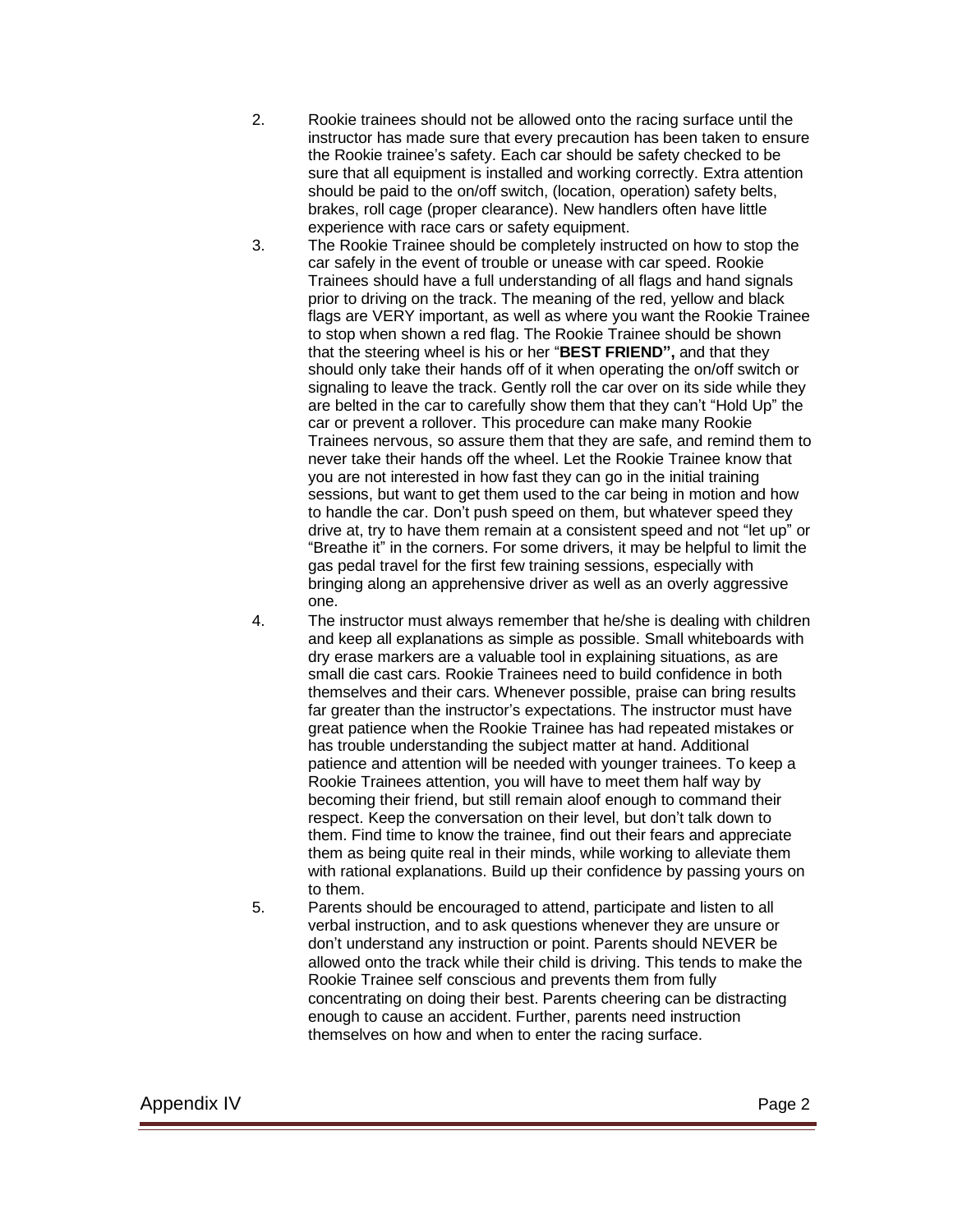- D. Helpful Training Tips
	- 1. Pylons **–** Rookie Trainees can be helped immensely by the use of pylons. Use pylons in the first training session on track to establish the driving pattern. Twelve pylons are recommended for this lesson. (See Illustration below) One pylon is placed on either side of the track in the straight-aways, approximately 7-8 paces from the wall and in the centers of the straight-aways.

One pylon should be placed in each corner, about a car width up from the infield line towards the center. Place the remaining 8 pylons in 4 "gates" of two pylons, between each corner and straight away. Basically the cones will direct the Rookie Trainee around the racing "groove" in a proper pattern. Instruct the Rookie trainee that they are to drive around the outside of the pylons in the middle of each straight away, in between the "gate" pylons, and as close to the infield line in the corners, inside that pylon. Again, this puts the Rookie Trainee in a good pattern, and helps to eliminate the usual corner pinching that is common with new drivers. It also helps to "walk" the Rookie Trainee around the track in the pattern that you want them to learn.



2. Reactions to Sudden Hazards **–** The Rookie trainee should be able to react to sudden hazards appearing in front of the car by the third training session. If the instructor stands in one of the corners or elsewhere, with a pylon hidden from the Rookie Trainee. When the car approaches, the pylon is flipped into the path of the car. (It is recommended that this is practiced without cars first to make sure that you don't hit a car or Rookie trainee with the pylon.) This exercise will help the instructor to judge the reflexes of the driver and indicate to the Rookie Trainee that he/she must be constantly alert while on the track.

NOTE: Sometime prior to this exercise, pylons should be shown to the Rookie Trainee's so that they understand it is made of soft rubber and will not hurt them.

3. These tips are shown as aids in the instruction of the Rookie Trainee. Other demonstrations and instruction may be devised. However, caution and safety must always be at the forefront. Nothing should be done that will cause the Rookie Trainee to lose confidence. Don't make tests too difficult, and even if a driver fails a test the first few times, first point out what was done correctly and offer praise, while gently pointing out the mistakes in a friendly manner.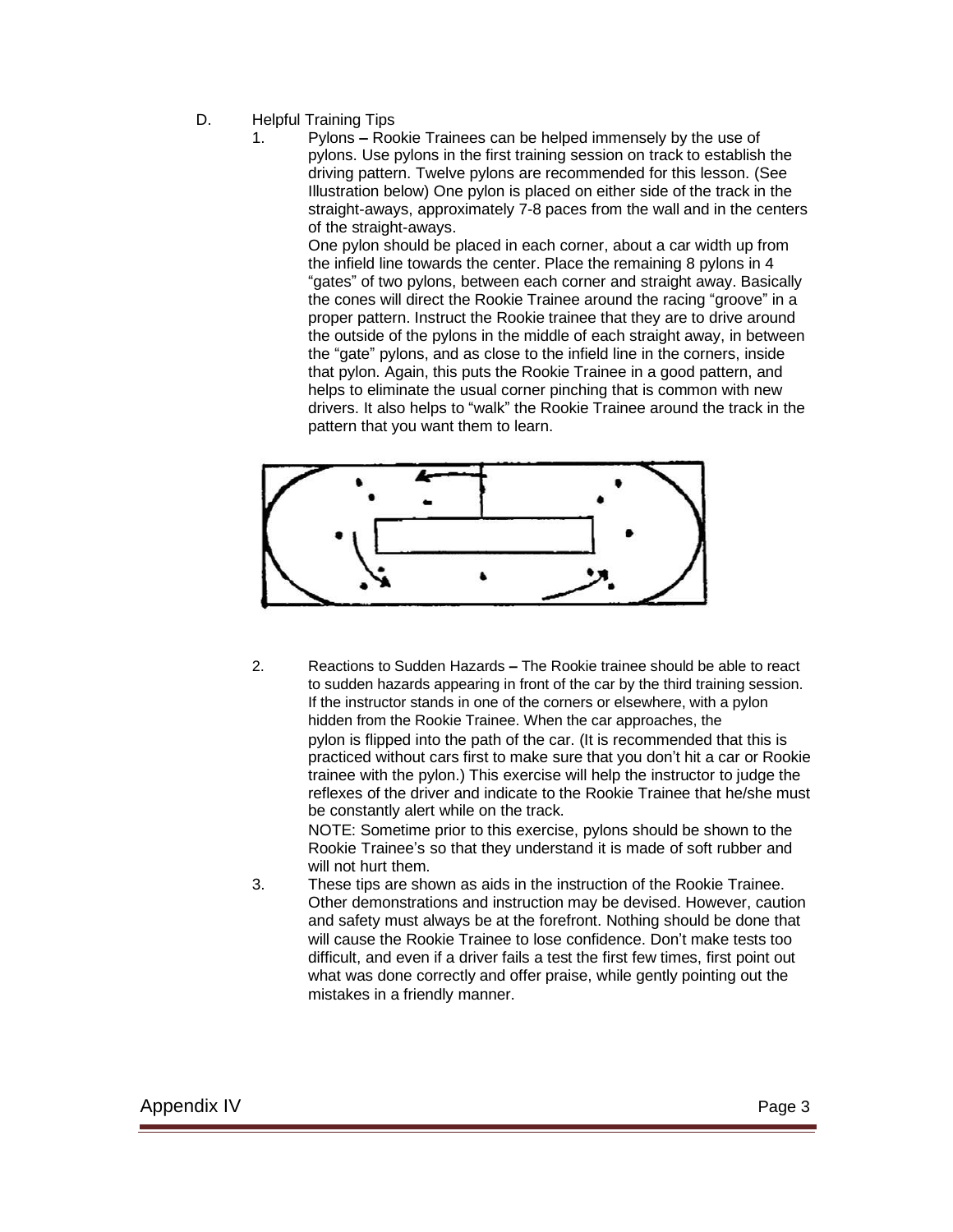- E. Flags, Hand Signals and Safety
	- 1. **Flags**
		- a. Every Rookie Trainee & handler MUST know the meaning and color of each flag. A Rookie Trainee should not be allowed on the track until they have shown they know the meaning of each flag. Let them know that flags and hand signals are the only way handlers and officials can communicate with them while the car is moving on the track.

| <b>RED</b>                | Stop Immediately                       |
|---------------------------|----------------------------------------|
| <b>YELLOW</b>             | Caution, Slow Down, No Passing         |
| <b>GREEN</b>              | Start, Increase Speed, Go              |
| <b>BLACK</b>              | Disqualified, Go To Pits               |
| <b>WHITE</b>              | One Lap to Go, Take One Lap            |
| <b>CHECKERED</b>          | Race is complete                       |
| <b>GREEN &amp; YELLOW</b> | Held Vertically and Parallel, One In   |
|                           | Each Hand Denotes "Form-Up" Side<br>By |
|                           | Side For Original Start.               |
|                           | Held Together In One Hand<br>Overhead  |
| <b>BLACK and</b>          | Denotes Restart In Single File.        |
| <b>YELLOW</b>             | All Cars Slow Down and Exit Track      |

## 2. **Hand Signals and Their Meanings**

a. Rookie Trainees must be able to recognize these important Hand signals. Give examples of the use of each hand signal: **Finger drawn across throat in slashing motion -** Turn off switch and stop.

**Hand held flat in downward motion -** Slow down. **Thumb and index finger in open/close motion -** Give it more throttle.

**Any flag held in furled position w/one or more fingers held above it –** Take number of laps indicated by fingers, then take action required by flag.

**Arms extended to the front in an opening & closing motion -** Move in or out as indicated.

**Hand or flag pointing to rear end** - Move to the back of the pack.

## 3. **The Car and Safety**

#### a. **Safety Equipment and Its Purpose**

| Switch       | Location and purpose.                 |
|--------------|---------------------------------------|
| <b>Brake</b> | Operation and purpose.                |
| Safety Belt  | Reasons for use, how tight?           |
| Helmet       | What type, why & when worn, how snug? |
| Visor        | What type, why & when worn.           |
| Jacket       | What type, why they are required.     |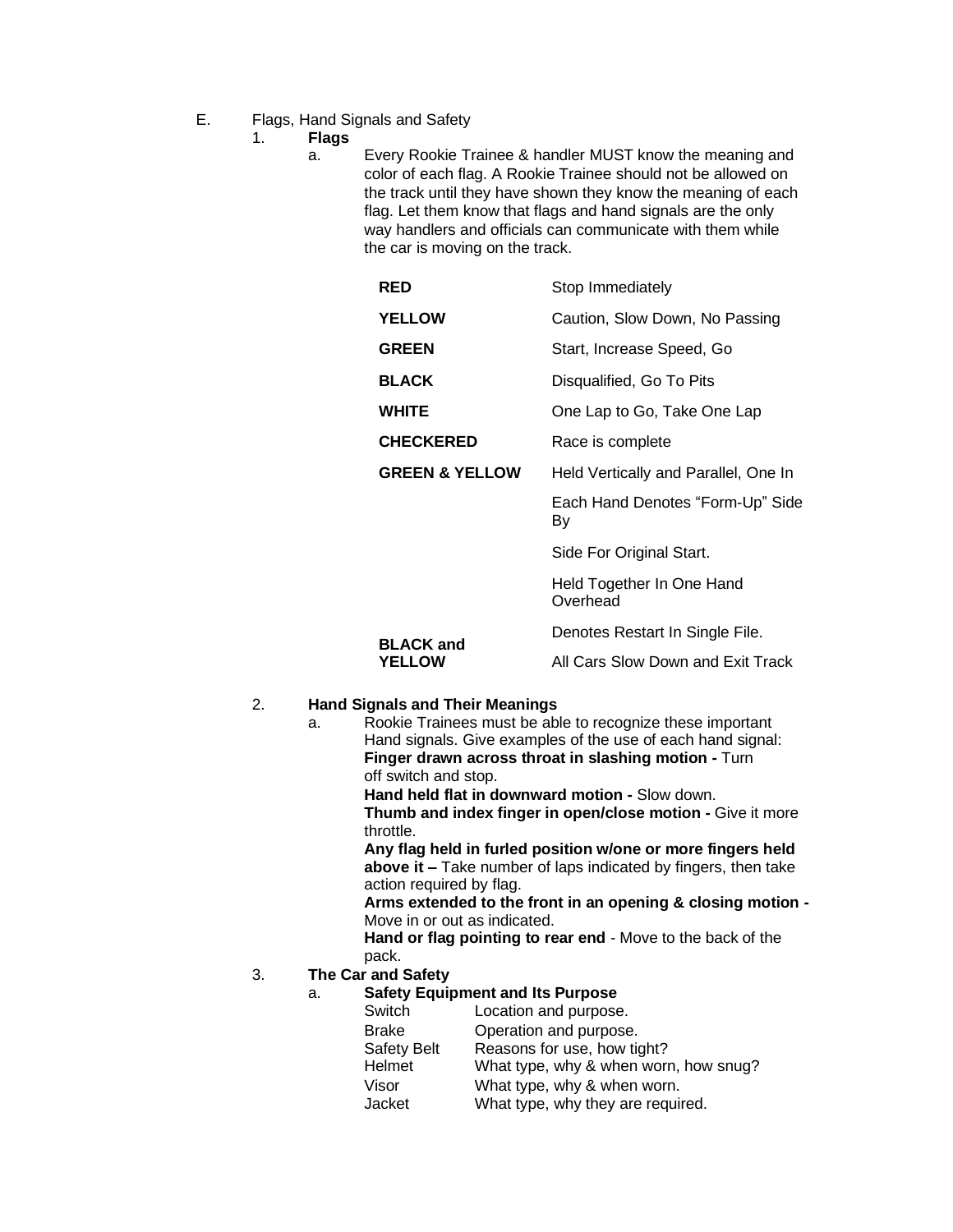| Roll Cage      | Purpose; height.                                       |
|----------------|--------------------------------------------------------|
| Gloves         | Purpose; what type used.                               |
| Fire Wall      | Purpose; why it must be extended below belly           |
|                | pan.                                                   |
| <b>Bumpers</b> | Purpose; importance of not having any broken<br>parts. |
| Nerf Bars      | Purpose; importance of not having any broken           |
|                | parts                                                  |

## b. **Car Safety, Dos and Do Nots**

- The car is definitely not a toy. It is not to be played with in the usual sense of the word.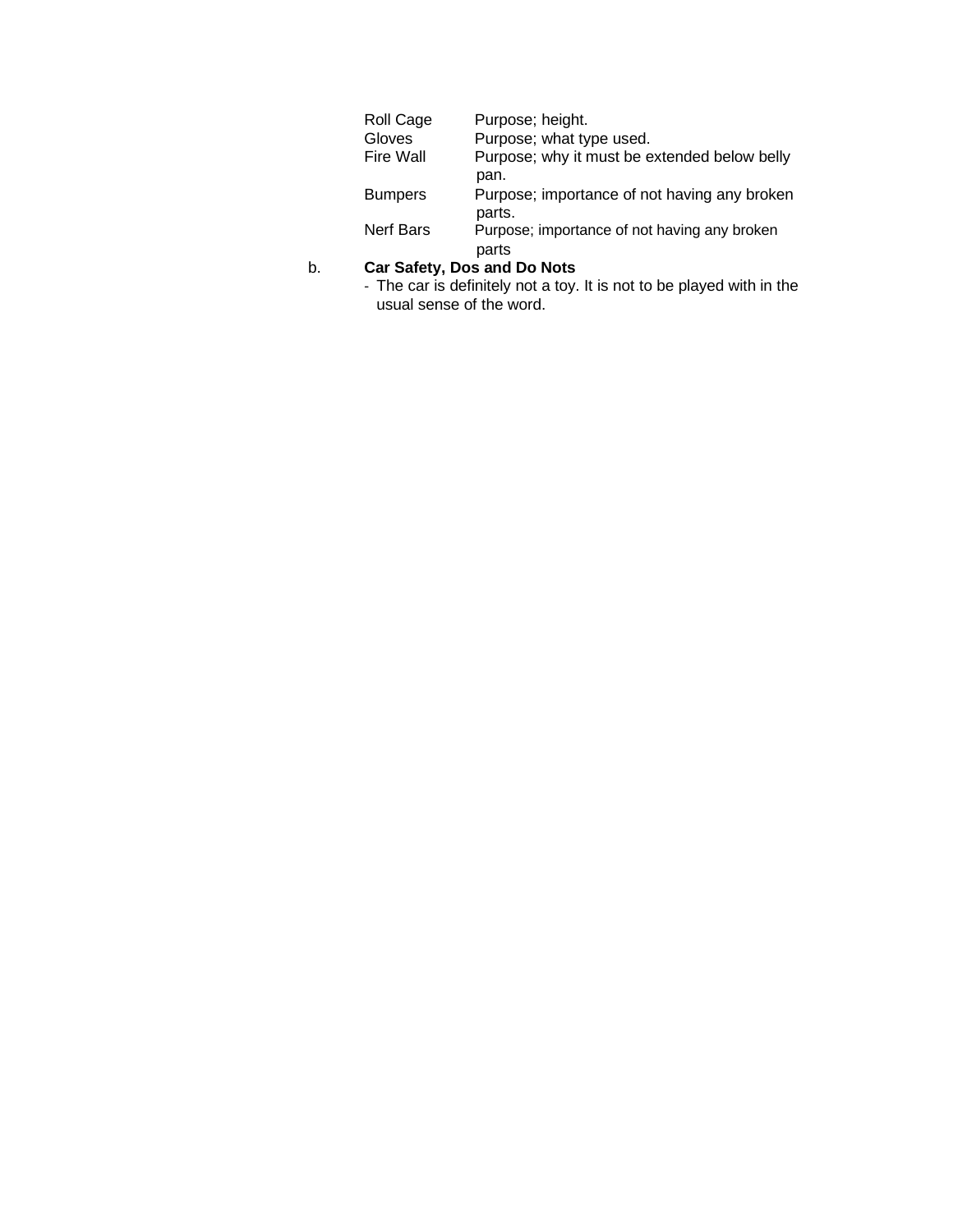Appendix IV Page 4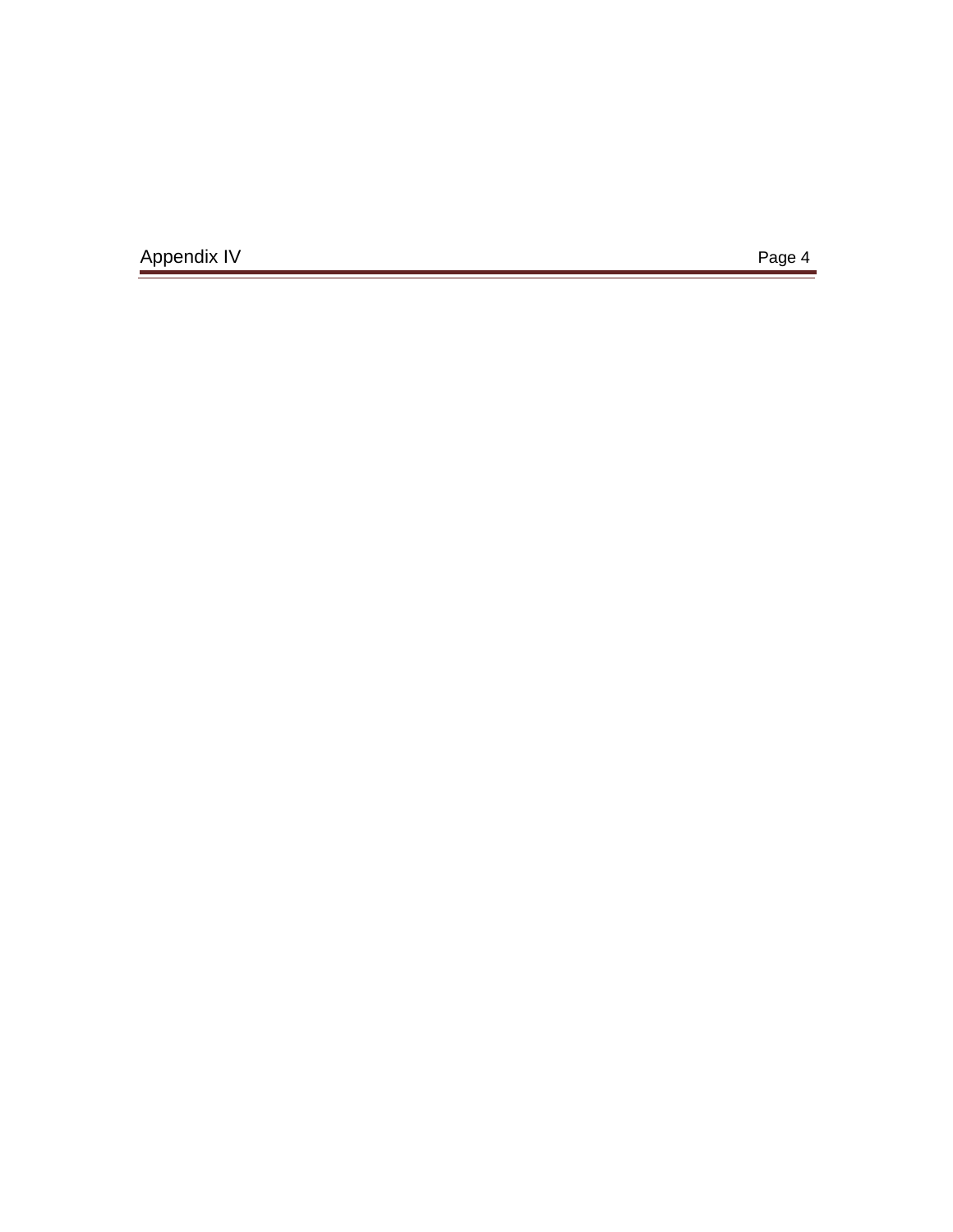- Obey the flagger. He is in charge out on the track. Do not take signals from the pit area **during an event**. (Explain why: disqualification, taking eyes away from track can cause accidents, etc.)

- Keep in mind what you are doing…not what you did last week or what you will do tomorrow.

- Do not watch or wave to the spectators, mother or father. Keep your eyes on what is happening on the track in front of you.

- Do not chew gum or candy while driving. If involved in an accident, you could choke.

- Before leaving the pit area for the track, always check your safety equipment to be sure it is in operating condition. Be sure your visor is clean and pulled down. Your helmet must be tight. Be sure your safety belts, neck collar, and gloves are tight. When checking your belts try to pull the lap belt first then the driver's right side shoulder belt then the drivers left side shoulder belt. When tightening your lap belts snug them up enough that you cannot get your finger under them. No more than one or two fingers under the belts under your shoulder belts.

- Check your RaceCeiver to make sure that you can hear clearly - Always keep your switch in the "off" position when the car is not in use.

- Do not remain in the car during refueling operation.

- Drivers should be cautioned to keep elbows and hands inside the car at all times.

#### c. **When leaving the pit area and coming out onto the track**:

- Look for other cars already on the track; do not break into flow of traffic stay above white line.

- If flagger is on duty, await their signal before coming out onto the track.

- Do not drop into the flow of traffic already on the track. Let the pack go by before dropping down to run your pattern.

- Do not "play" with other drivers on the track. "Fooling around" can cause accidents.

- Tell your handler, should they attempt to refuel you on the track that they can refuel only in the pits, and only with driver out of car.

- If someone is standing in the on chute or pit lane area – **STOP;** do not run him or her over.

#### d. **When leaving the track to enter the pit area:**

- Look quickly behind you for other cars before turning out of the traffic pattern.

- Hold left hand up on the inside to signal to other drivers that you are pulling out and going to pits.

- After leaving the traffic pattern, move up to the wall and follow it around until you reach the entrance.

- The car handler should be waiting at the pit entrance for his driver.

- Upon reaching the pit entrance, drive slowly to pit position, turn off switch and apply brake. Be sure to allow room for any other cars that may also want to exit the track.

- Watch out for other drivers, handlers and cars as you go to your pit position.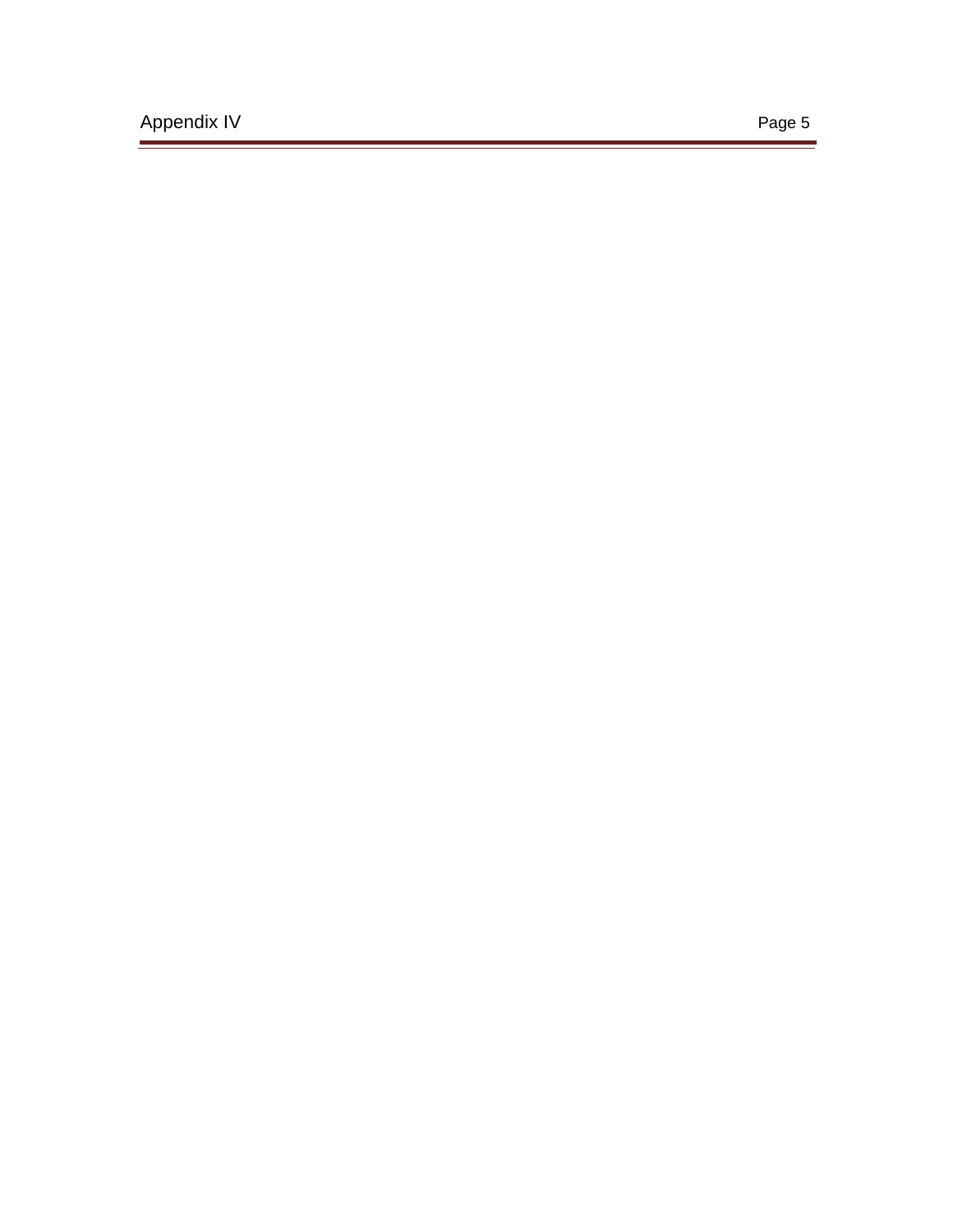## e. **Safety in the Pit Area**

- Fuel & Extinguishers:

Before practice or racing make sure all fire extinguisher are in their proper location. Whenever a car is being refueled, the driver is to leave car and stand to one side – this applies at all times. Handlers should not smoke while refueling. There will be no refueling on the track or in the "infield". Refuel in the pit area only.

- Playing and/or roughhousing: No playing in the pit area or out on the track. Drivers could be hit by cars, etc.

- Always stay near your car unless you have permission from your handler to leave the area. Always tell your handler where you will be…you could miss an event.

- When watching the program always remain "behind" the fence. Do not sit on exposed walls at the entrance to the track or pit area.

- Do not attempt to help push a car off/onto the track. Let the adult handler or owner tend to that chore.

- A. On-Track Training Procedures
	- 1. Set up pylons/cones as shown in illustration
	- 2. Test your Rookie Trainee's knowledge of the meanings of the flags. Explain the basic hand signals to your students.
	- 3. Track Walk. Explain: (Instructor/Driver only).
		- a. Staging area line-up, point out driver/handler only line, never drive into staging area, etc.
		- b. Describe hot chute/pit area parking according to number.
		- c. Begin walking out onto track "on chute", point out flagging positions for practice/qualifying, point out white "blend line" STAY ABOVE!!
		- d. Join pattern through gate pylons, point out where instructor would like student to drive: around outside of straightaway pylon, through next gate, below turn pylon, etc. During walk ask driver where they think they should go next to see if they are getting the idea. If needed walk 1 or 2 more times around.
		- e. Show driver how to leave the track. Demonstrate the hand signal and where to drive, high in turns, etc. When leaving track have hand on switch ready to stop.
		- f. Show where to park/stop to get ready for qualifying, and where to stop to leave pits – "pit gate".
	- 4. Suit up driver: In car talk. After belting in:
		- a. Describe steering wheel as the driver's best friend, "buddy". "You never let go of your buddy unless you need to turn car on or off, or signal to leave track" (And, of course, to hold a checkered flag.)
		- b. Tip car over on side ask driver to hold up the car show them that they **cannot** hold up car, **SO DON'T LET GO OF YOUR BUDDY,** your hand could be smashed.
		- c. Point out gas and brake pedals demonstrate.
		- d. Point out switch and its function Ask driver to look you in the eyes and remove hand from steering wheel to turn switch on. Hands back on the wheel. Drill your driver several times until driver can confidently switch on & off. Example: Switch on (no peeking) – hands back on wheel. Switch off (no peeking) – hands back on wheel. Switch on (no peeking) – hands back on wheel.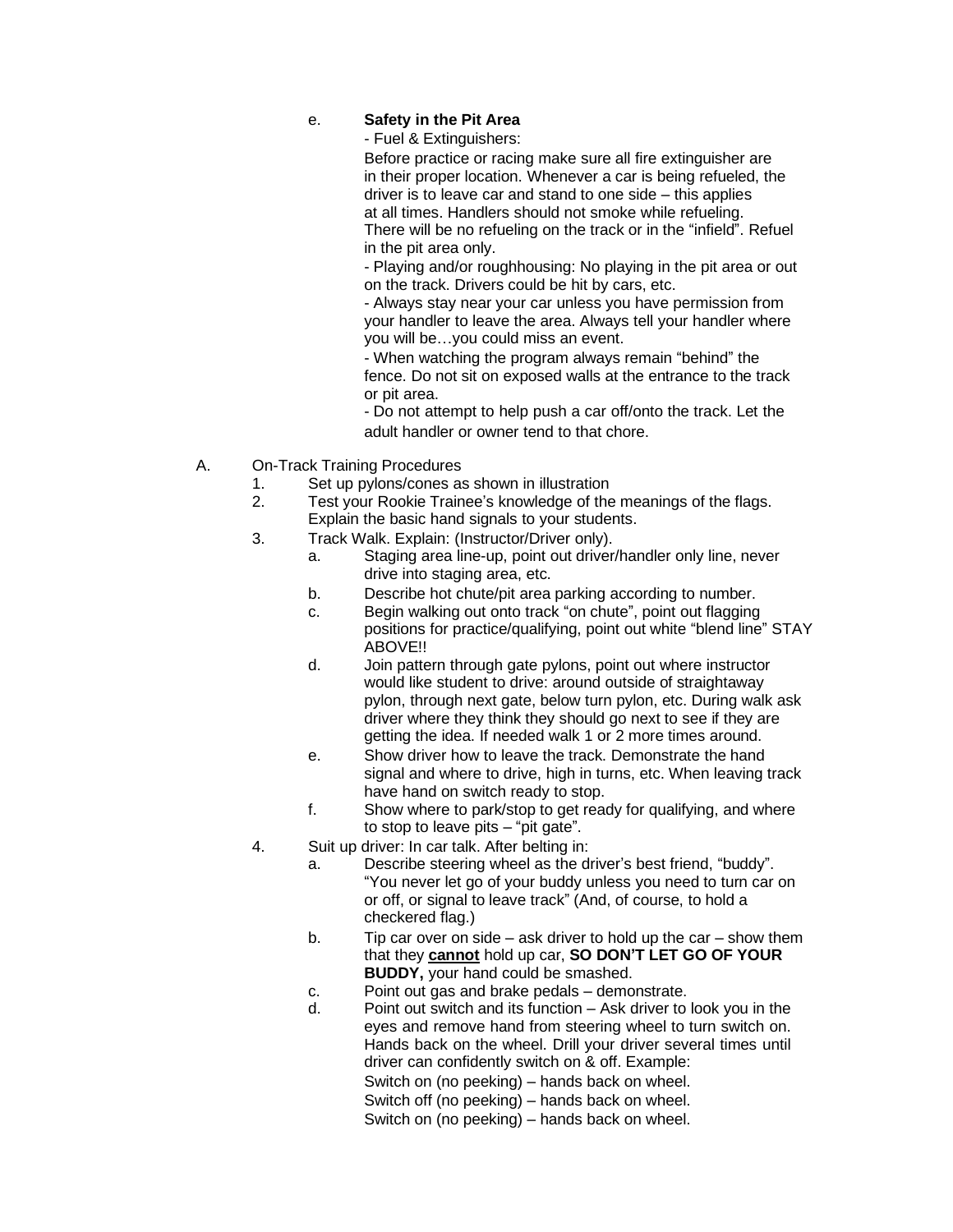Appendix IV Page 6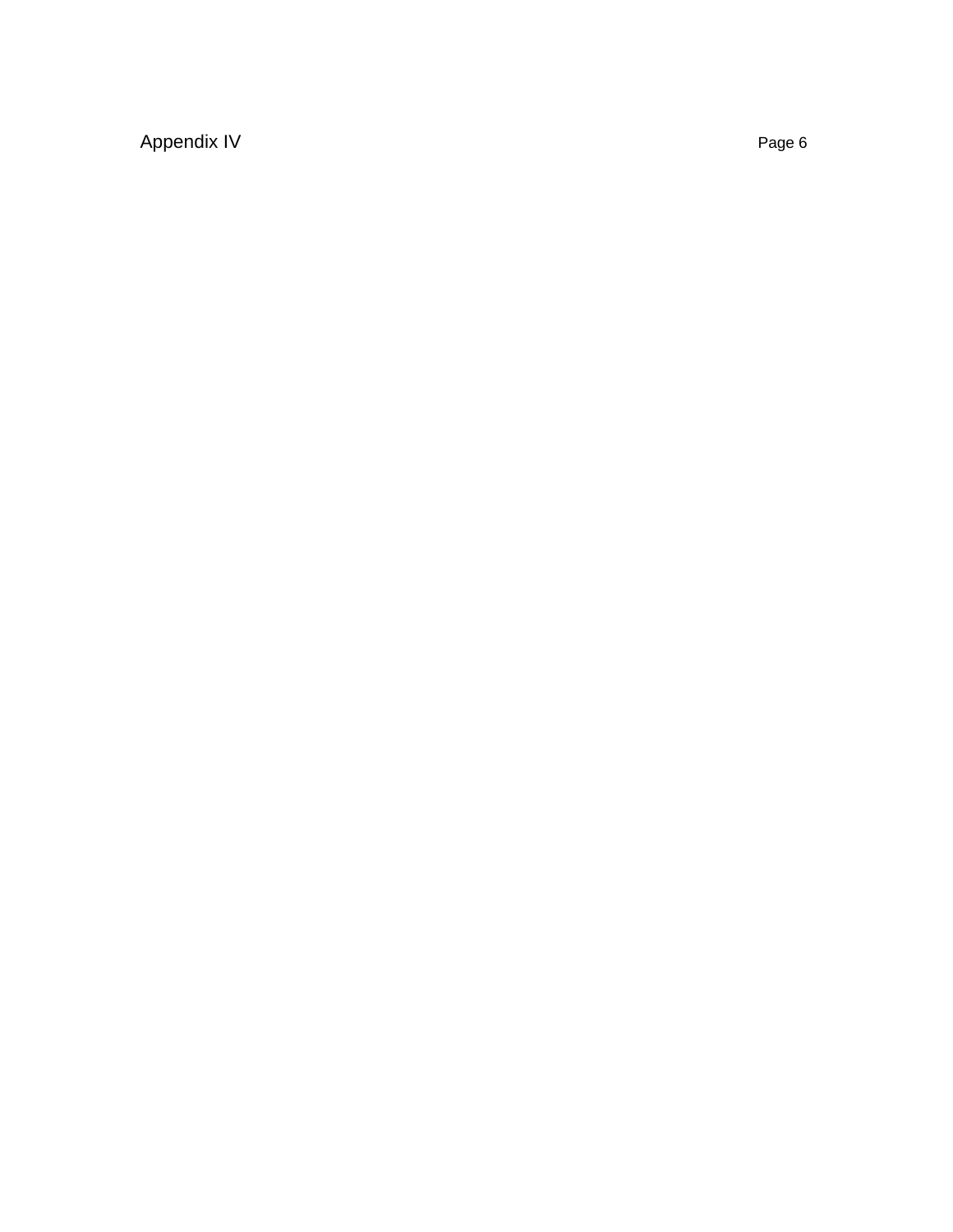Switch off (no peeking) – hands back on wheel. (No fair if you peek.)

- e. Ask driver if they are ready to drive! And ask if they have any questions?
- f. Retest them on flags and hand signals.
- g. Disengage drive axle spline if possible or take the chain off and tell driver you are going to push them around the track without engine running, to see if they remember where to drive.
- h. Push around track. Ask if they have any questions. See if they are ready to try with engine running. Explain: When handler starts pushing and taps you on the head, turn switch on, Drive!! PUSH THEM OFF.
- 5. Drive pattern through and around pylons. As driver's speed and pattern improves, begin removing pylons, remove gate pylons in pairs first, leaving straightaway and corner pylons for last. Once all pylons are removed and driver shows he/she can run pattern, stop them and praise them for what they have accomplished. "You are doing great; see, you are so good you don't need the cones anymore."
- 6. Take a break many kids will be pooped by this point and need time to think about what they have accomplished. This is a good stopping point: For lessons during the week after school – this may be the end of the first lesson. For lessons on weekend – (with more than one student) you could switch to next driver and go through the drills with them.
- 7. Possibly Second Session: Experienced driver required.
	- a. Suit up and review switch drill, flags, and hand signals.
	- b. Have student drive along to see if he/she remembers what was learned in the first session. If positive, then proceed to passing game. If negative, place corner and straightaway pylons to help reinforce last session. Usually the pattern will come back to the driver quickly.
	- c. Test reactions to sudden hazards on in order to see if driver is ready to have another car on the track with them. Remember to remind driver that the cones are made of soft rubber; do not let them know you will be throwing one out in front of them.
	- d. The Passing Game: At this point an experienced driver is necessary. Have both cars stop in the turn, single file, and describe how you want the rear car to pass the front car, on the inside coming out of the turn. (The handlers can demonstrate by pretending they are cars and passing each other). Emphasize that they cannot pass on the outside, and how that would cause an accident if tried.
	- e. Start the passing game by instructing the experienced driver to be the first to pass, and to slow down once they have passed the student. The student will likely be slow and tentative, and this will make it easier for the two cars to drive single file. Once the experienced driver has passed the student, have them slow down so the student may pass. Continue this exercise until the student is passing with confidence. In many cases this will be a good time to stop – Ask if they would like a break. Having achieved confidence with another car on the track, many students will realize they want to continue training. Some students, especially the very young, may not want to continue. Emphasize that they are the "boss" in the car and they don't have to drive if they don't want to.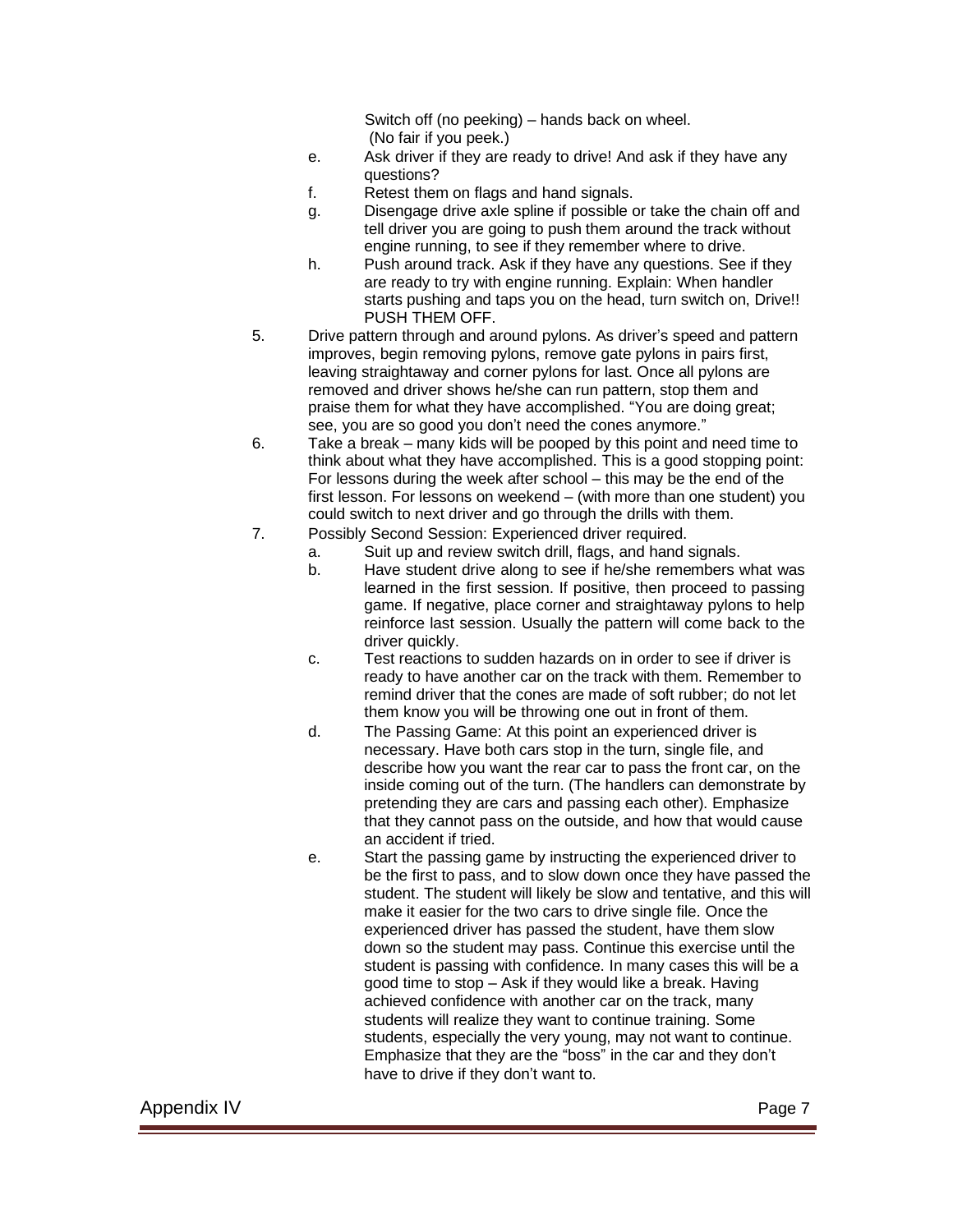- 8. Third Session: Experienced driver required.
	- a. Review all that has been learned so far to reinforce the ideas of pattern, passing, flags, and hand signals (on track also). Stop the cars at start/finish line.
	- b. Describe the form-up flags, green and yellow vertically, side by side, for a double file start, the two flags together in one hand vertically for single file restart. Describe "forming-up" by placing the student on the pole and indicating where on the track you want them to drive, low in turns and straights, leaving room on the outside for the #2 car. Emphasize that the pole car controls the pace and needs to watch where they are going, not the other car! Tell them to be steady on the speed, don't speed up and slow down.
	- c. Describe the form-up flags again to reinforce.
	- d. Describe the switch position signals and what to do, i.e., pole car moves forward, outside car falls in behind to switch positions, outside car becomes pole car.
	- e. Qualify the student and have them exit the track. If they make a mistake, give them another chance to qualify, reinforce what they have learned. If successful tell them that the training is complete. They may need to come back one more time for full review and graduation. Or if you feel they are ready to race –
	- 9. Fourth Session
		- a. Review and practice all previous sessions: Form-up, switching positions, exiting procedures, qualifying, etc.
		- b. Have a 10-15-lap race with other experienced drivers. (Always let your student be the one to carry the checkered flag at the finish of the race.)
		- c. Graduation and presentation of certificate.
		- d. For the driver's first race it is fun to tie a red rag to the cage (rookie flag) have the trainer and club officers sign it and at the end of the day take it off the car and let the driver know they are a full fledge racer.

## **3703 Rookie Program Committee**

- A. Each Club of USAC shall have a Rookie Committee staffed by the Race Director, Club President, Technical Director, Safety Director, and Rookie Instructor. If one of the committee members is absent, an alternate should be picked, at a given race day. The committee will monitor the progress of each driver in the Rookie class. If it is the opinion of the committee a driver is capable of graduating into the Honda/Animal class, the committee shall notify the Handler verbally, sign the Rookie Card and duly note it in the logbook. During the three race probationary period, a Rookie may be returned to the Rookie class for obvious reasons. The Rookie Committee shall render all possible aid to the Rookie handler:
- B. Advising on purchase of cars, engines and other equipment to help avoid pitfalls.
- C. Checking legality of engines purchased during the Rookie training, in the event that a Rookie handler has purchased a illegal engine and this fact is discovered by the Rookie Committee, the owner shall be advised that he has one race day to bring the engine up to legal specifications.